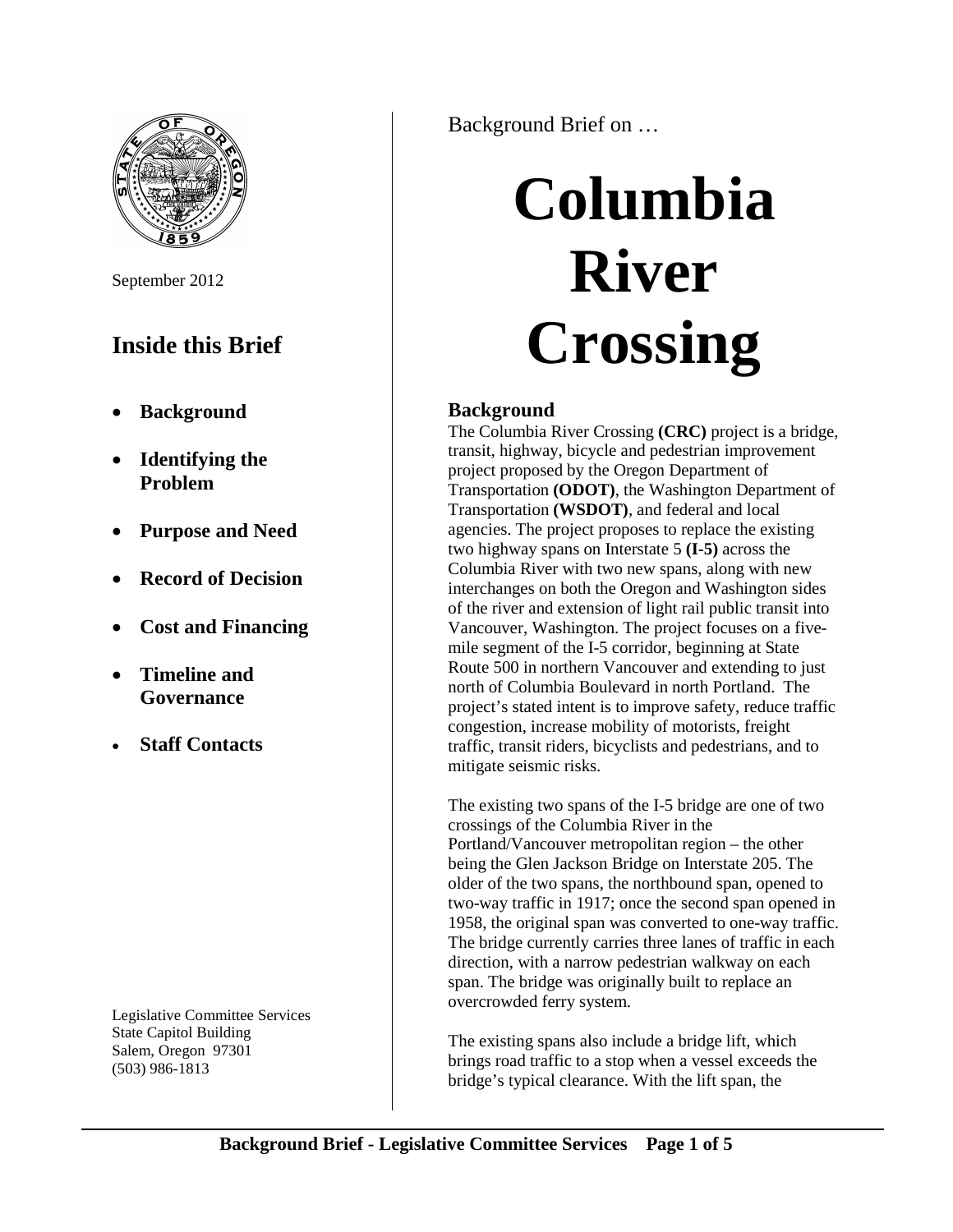bridges can accommodate traffic as tall as 179 feet. Between 2009 and 2011 there were 409, 412 and 429 bridge lifts respectively.

#### **Identifying the Problem**

In early 1999, ODOT and WSDOT initiated the I-5 Trade Corridor Freight Feasibility and Needs Assessment, appointing a leadership committee to address five questions:

- Is there a congestion freight mobility problem on the corridor and, if so, what is its magnitude?
- What is the cost of inaction?
- What improvements are needed?
- How can improvements be funded?
- What are the next steps?

The leadership committee determined that without improvements, future congestion in the I-5 corridor threatened the economic promise of the Portland/Vancouver region. Doing nothing was not considered as an option; instead, it was decided that what was needed was a multifaceted solution to address demand management, highway, transit and rail.

In 2000, the governors of Oregon and Washington appointed a 26-member I-5 Transportation and Trade Partnership Task Force, which recommended improvements to the I-5 trade corridor, including: light rail and express bus service; new vehicle and transit capacity; a bi-state land use accord; strong transportation demand management **(TDM)** and transportation system management **(TSM)**; and commencement of the environmental impact statement **(EIS)** process. The governors then appointed co-chairs to lead a 39-member Columbia River Crossing Task Force to advise on the project development process, including the identification of transportation problems, potential solutions and evaluation criteria.

#### **Purpose and Need**

At the onset of the CRC project, the CRC Task Force, members of the public and stakeholders identified the current and future transportation problems in the corridor. This process informed the development of the Statement of Purpose and Need for the project and creation of the

evaluation criteria. The Columbia River Crossing project is designed to address six specific problems:

*Growing travel demand and congestion:* Heavy congestion on I-5 is the result of population growth in the region, with concurrent growth in employment and economic activity. The existing bridges are capable of accommodating about 5,500 vehicles per hour each direction. However, during peak periods, the number of vehicles traveling through the area results in significant congestion – two hours of congestion southbound during the morning commute, and four hours of congestion during the evening commute. This problem is exacerbated when an accident or breakdown occurs, as the existing bridges have no room to pull off the roadway.

Analysis by ODOT and WSDOT indicates that as the population of the region increases, congestion is likely to increase. Projections suggest that if no improvements are made, congestion will increase to 6.25 hours southbound during the morning hours, and 7.75 hours northbound and one hour southbound during afternoon and evening hours by 2030. Projections indicate that if the replacement bridge is built, by 2030 congestion will be approximately 3.5 hours southbound in the morning and zero to two hours northbound in the afternoon and evening.

*Impaired freight mobility:* Traffic congestion on I-5 reduces freight mobility between regional markets in Portland and Vancouver, as well as national and international destinations along the corridor. As the number of hours of congestion increases, it will continue to crowd out regular hours of freight movement, which tends currently to avoid the peak commute hours to avoid congestion.

Truck-hauled freight is expected to grow rapidly during the next few years, including as a percentage of freight moved through the region, from 67 percent of total freight moved in 2000 to 75 percent in 2035. The current total freight value moved across the bridge is approximately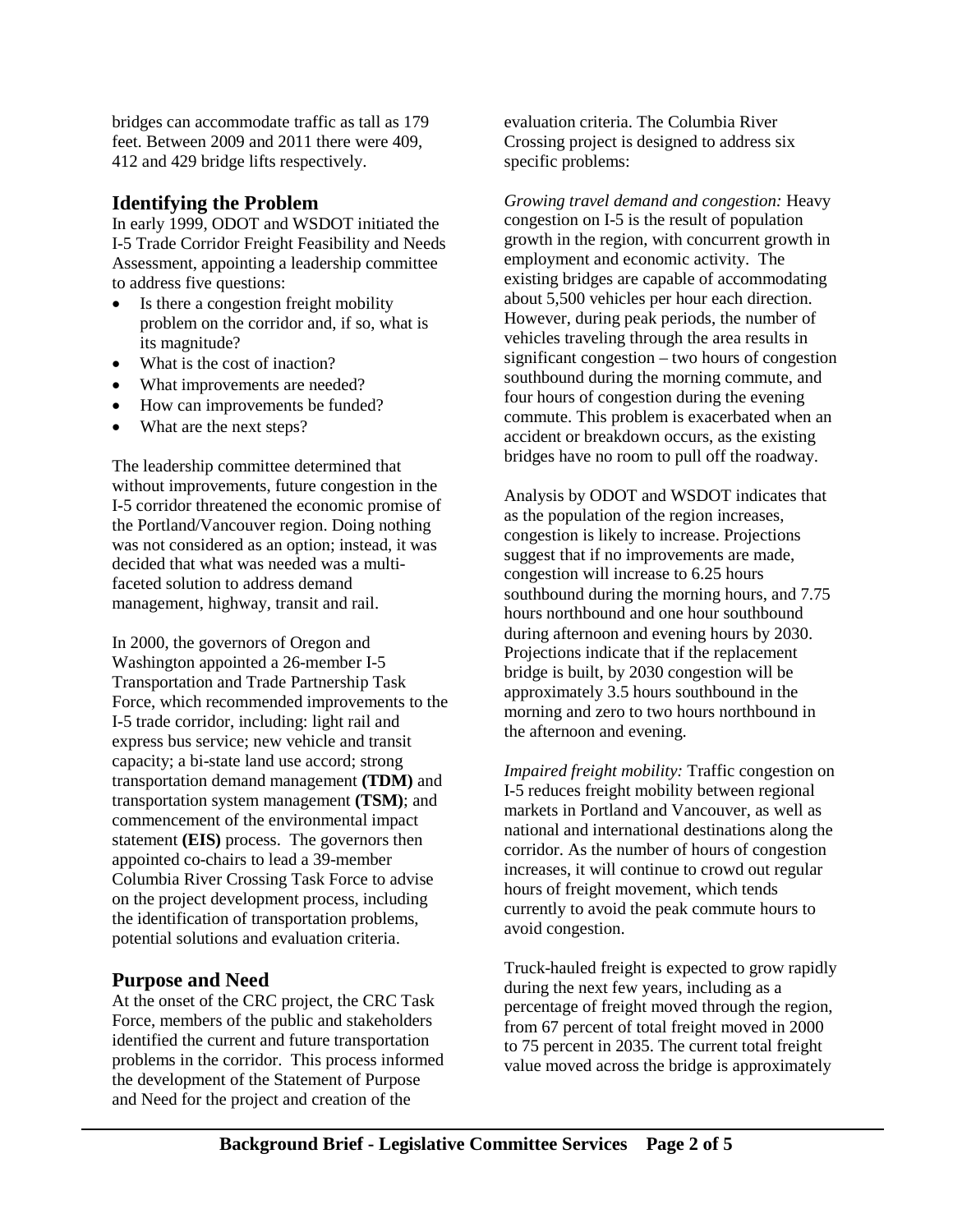\$40 billion, expected to increase to \$72 billion by 2030.

*Limited public transportation operation, connectivity and reliability:* Transit between Portland and Vancouver is currently conducted by bus and express bus service. Congestion reduces bus travel speeds and reliability; southbound bus service is up to three times longer during parts of the morning commute than during off-peak hours. Transit service times are expected to increase significantly by 2030 as congestion worsens.

*Safety and vulnerability to accidents:* There are approximately 400 vehicle crashes per year in the CRC project area, making it one of the most accident-intensive sections of the corridor. This is due to several design features of the current facility:

- There are seven interchanges spaced approximately one-half mile apart, insufficient for cars to enter and exit the highway and fully merge with traffic before the next interchange. Short on-ramps and off-ramps provide insufficient space to accelerate or decelerate, creating congestion and collision risk, especially for large trucks.
- Vertical grade changes due to the large "hump" in each of the existing bridge spans blocks view of conditions ahead.
- Narrow lanes and shoulders; the bridges themselves have no shoulders, and the northbound span has lanes one foot narrower than minimum standards, putting vehicles too close to physical barriers and other vehicles.
- Hazardous river navigation, particularly during peak traffic when bridge lifts are not allowed, and exacerbated when river levels are high and clearance under the I-5 and downriver rail bridge is low.

*Substandard bicycle and pedestrian facilities:*  Existing bicycle and pedestrian paths are very narrow and extremely close to traffic and steel trusses; some do not comply with accessibility standards under the Americans with Disabilities Act.

*Seismic vulnerability:* The foundations of both bridges rest in soils that could liquefy during a major earthquake, and neither was built to current earthquake safety standards.

#### **Record of Decision**

In December 2011, the Federal Highway Administration and Federal Transit Administration issued a Record of Decision **(ROD)** for a preferred alternative, which validated the technical and public process and concluded the formal environmental planning process.

The process of development began in 2005 with identification of 70 potential components by the public, Task Force and from earlier studies of the bridge influence area **(BIA)**. The components were divided into six categories: crossings (such as replacement bridges, supplemental bridges, tunnels, arterial crossings and entirely new corridors); transportation demand/system management (lane striping, increased park and ride capacity, and signal systems); freight (freight bypass lanes, peak period truck restrictions and enhanced highway design); transit (express bus, high speed rail, ferry service and light rail); bicycle/pedestrian (enhanced existing pathway, enhanced in-city connectivity and a new pathway-only bridge); and roadways north and south. These 70 components were narrowed to 31 using evaluation criteria developed by the Task Force and then combined into 12 representative corridor alternatives in three categories:

- Existing bridges only (two alternatives)
- Existing and supplemental bridges (five alternatives)
- Replacement bridge(s) only (five alternatives)

From these 12 alternatives, five were selected to be analyzed for the Draft Environmental Impact Statement from which a Locally Preferred Alternative **(LPA)** was eventually selected after a public comment period.

The CRC Task Force recommended a replacement bridge with added vehicle capacity,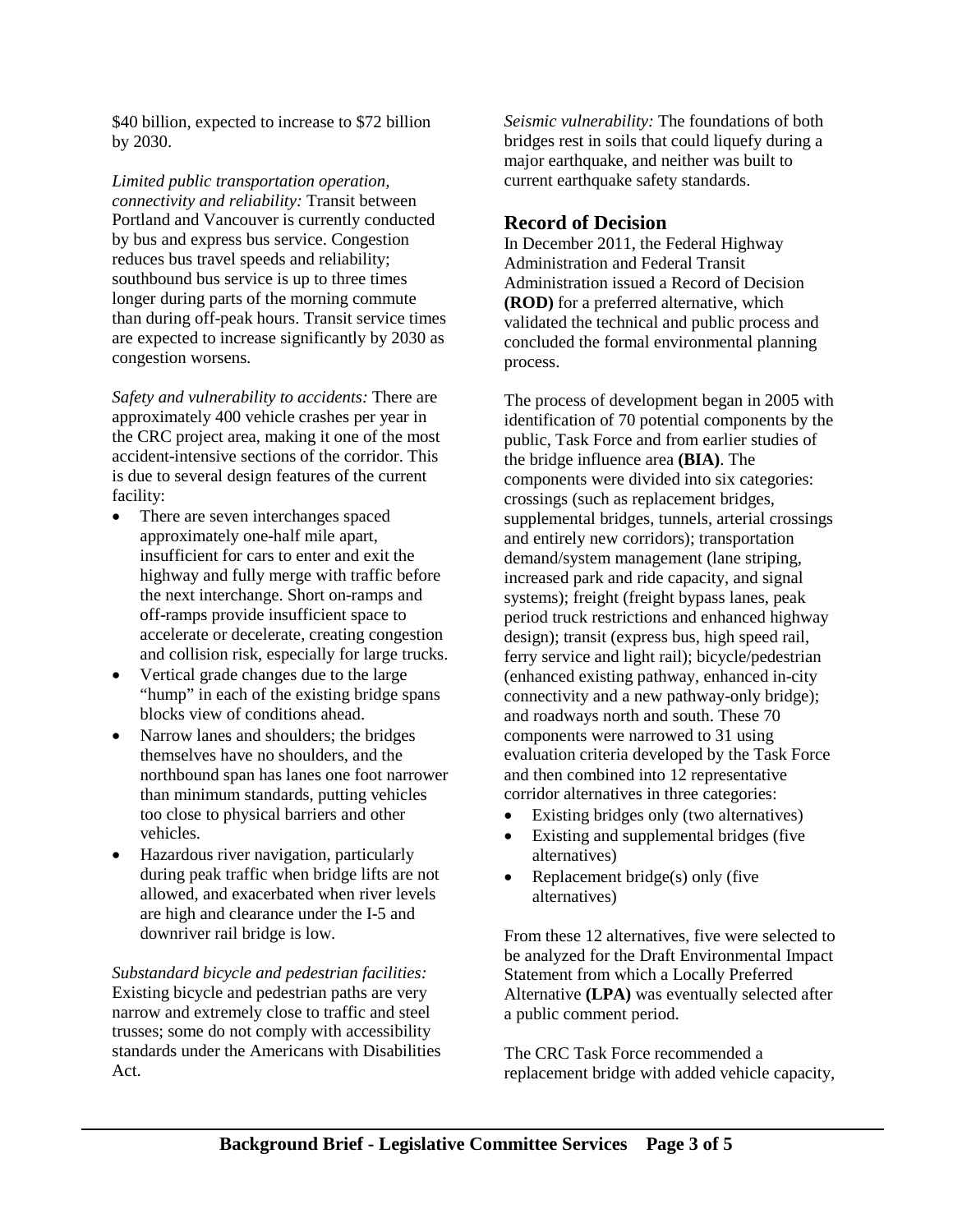light rail, use of TDM and TSM, and improved bicycle and pedestrian facilities.

In 2008, the Oregon and Washington governors appointed a 10-member CRC Project Sponsors Council **(PSC)**. The PSC was supported by an integrated project staff from both state departments of transportation, as well as local governments and agencies. The CRC Project Sponsors Council recommendations included the features of the CRC project design, as outlined below.

The key features of the LPA include two new double-deck spans that would replace the existing two spans, to include:

- Light rail extension from the Portland Expo Center into Vancouver to Clark College on the lower southbound deck
- Bicycle and pedestrian paths on the lower northbound deck
- Three through lanes and two add/drop lanes in each direction
- Tolling, including higher rates during peak travel periods
- Improvements to interchanges in Portland and Vancouver

#### **Cost and Financing**

In 2009, the project reduced the scope and cost of the project by postponing improvements to the Victory Boulevard and SR 500 interchanges. The cost for the replacement of the existing I-5 bridges and improvements to five interchanges outlined in the Record of Decision is currently estimated between \$3.1 billion and \$3.5 billion. Those costs break down roughly as follows:

- \$1.2 billion for replacing the river bridges and approaches \$850 million for light rail transit extension
- \$435 million for roadway and interchanges in Washington
- \$595 million for roadway and interchanges in Oregon

ODOT and WSDOT have developed plans to further reduce the cost of the project, at least initially, by phasing construction of the project and deferring work on some non-highway elements on the Oregon side. These options

would reduce the cost of the project by approximately \$145 million.

Funding for the project would be split roughly evenly between the federal government, the combined contributions of Oregon and Washington, and revenues generated by tolls on the new facility. The federal New Starts program is expected to provide the cost of the light rail portion of the project (\$850 million), and other federal funding could provide as much as \$400 million in grants from the Federal Highway Administration. Tolling is expected to provide revenues sufficient to finance between \$900 million and \$1.3 billion, and will be the subject of an intergovernmental agreement to govern toll setting, administration, debt allocation and other issues.

Finally, each state would be responsible for contributing approximately \$450 million to the project. Early projections have indicated some of the options that may be available to the State of Oregon to cover its share; a funding package could include one or more of the following options:

- *Gas tax* a one-cent per gallon tax statewide generates \$26.7 million per year
- *Vehicle registration fee –* a \$1 annual fee generates \$5.19 million per year
- *Title fee* a \$1 fee generates \$1.22 million per year

Therefore, one possible package could include a one-cent per gallon gas tax, \$1 annual vehicle registration fee, and \$3 title fee – this package would raise an estimated \$35.5 million per year, sufficient to finance a 25-year bond for \$450 million. A legislative funding package is expected to be introduced for consideration in the Legislative Assembly during the 2013 Session.

#### **Timeline and Governance**

Planning and design are ongoing in preparation for an anticipated start date for construction. Construction is contingent upon funding from the federal government and both Oregon and Washington. Assuming that funding is forthcoming, limited project construction could begin as early as 2013 with major bridge